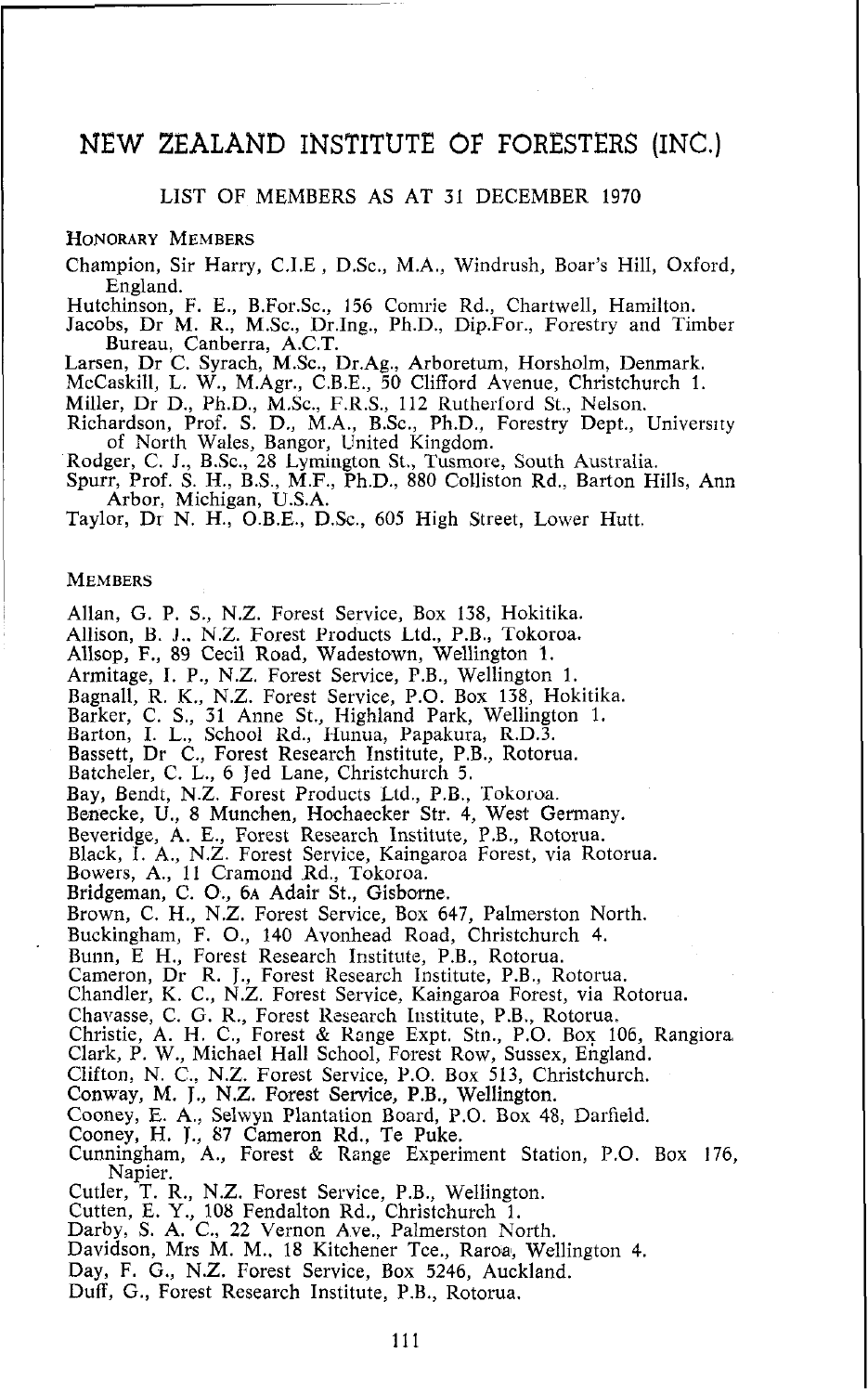Ensor, E. E., N.Z. Forest Service, P.O. Box 309, Nelson.

Evans, L. C., N.Z. Forest Service, Kaingaroa Forest, via Rotorua.

Fail, V. T., Pine Products Proprietary Ltd., P.O. Box 131, Taupo.

Familton, A. K., N.Z. Forest Service, P.B., Wellington.

Fenton, Dr R. **'T.,** Forest Research Institute, P.B., Rotorua.

Field, D. A., N.Z. Forest Service, Golden Downs, via Nelson.

Foley, T. A., N.Z. Forest Service, P.B., Wellington.

Foresman, J. W., N.Z. Forest Products Ltd., P.B., Tokoroa.

Franklin, D. **A,,** N.Z. Forest Service, P.O. Box 106, Rangiora.

Gilmour, J. W., Forest Research Institute, P.B., Rotorua.

Grayburn, A. W., N.Z. Forest Products Ltd., P.B., Tokoroa.<br>Groome, J. G., P.O. Box 169, Taupo.

Harrison-Smith, J. L., 120 Seventeenth Ave., Tauranga.

Hedderwick, G. W., 632 Te Ngae Rd., Holdens Bay, Rotorua.<br>Henry, J. E., N.Z. Forest Products Ltd., P.B., Tokoroa.<br>Hinds, H. V., Forest Research Institute, P.B., Rotorua .<br>Holloway, J. T., F.R.E.S., P.O. Box 106, Rangiora.

Hutchinson, C. I., Waipa State Mill, P.B., Rotorua.

Hyam, P. W., 6 Manitoba Place, Mornington, Wellington 2.<br>Irvine, R. E., Golden Downs State Forest, Nelson.

Jackson, Dr D. S., Forest Research Institute, P.B., Rotorua.

Keating, B., N.Z. Forest Service, Box 348, Napier.

Kelly, D. D., N.Z. Forest Service, P.O. Box 78, Thames

Kennedy, D., Box 268, Rotorua.

Kininmonth, Dr J. A., Forest Research Institute, P.B., Rotorua.

Kirkland, A., School of Forestry and Conservation, University of Cali fomia, Berkley 94720, California, U.S.A.

Klocek, P., 48 Miro Rd., Upper Hutt.

van Kraayenoord, C. W. S., Ministry of Works, P.B., Palmerston North.

Latter, H. B., State Advances Corpoiation, P.O. Box 5009, Wellington. Leggat, *G.* J., N.Z. Forest Service, P.O. Box 511, Rotorua.

Levy, J. W., N.Z. Forest Service, Box 513, Christchurch.

Lloyd, R. C., N.Z. Forest Service, P.O. Box 2, Kaikohe.

Lysaght, J. F., P.O. Box 15096, Mirsmar, Wellington 3.

Macarthur, R. S., P.O. Box 13, Spring Creek, Blenheim

McConchie, B. D., School of Forestry, University of Canterbury, P.B., Christchurch 1.

McKee, M. H. D., Tasman Pulp & Paper Co., Kawerau.

McKelvey, Prof. P. J., School of Forestry, University of Canterbury, Christchurch.

McKinnon, A. D., 58 Tamatea Avenue, Taupo.

McKinnon, J. D., N.Z. Forest Service, P.O. Box 2, Kaikohe.

McQueen, Dr D. R., Botany Dept., Victoria University, P.O. Box 196, Wellington.

McQuire, Dr A. J., Forest Research Institute, P.B., Rotorua.

Maplesden, P. W., N.Z. Forest Service, P.O. Box 309, Nelson.

Miller, J. T., P.O. Box 106, Rangiora.

Mitchell, J. M., Tasman Pulp and Paper Co. Ltd., Kawerau.

Molloy, G. J., N.Z. Forest Service, Box 857, Invercargill.

Moorehouse, R. B., N.Z. Forest Products Ltd., P.B., Tokoroa.<br>Morgan, R. G., White Road, R.D. 3, Putaruru.

Morris, J. Y., F.R.E.S., P.O. Box 106, Rangiora.

Naylor, R., N.Z. Forest Service, Box 511, Rotorua.

Nicholls, J. L., Forest Research Institute, P.B., Rotorua.

O'Loughlin, *C.* L., Forest and **Rage** Experiment Station, Box 106, Rangiora.

Olsen, P. F., 20 Goodwin Avenue, Rotorua.

O'Neill, G. M., N.Z. Forest Service, Box 5246, Auckland.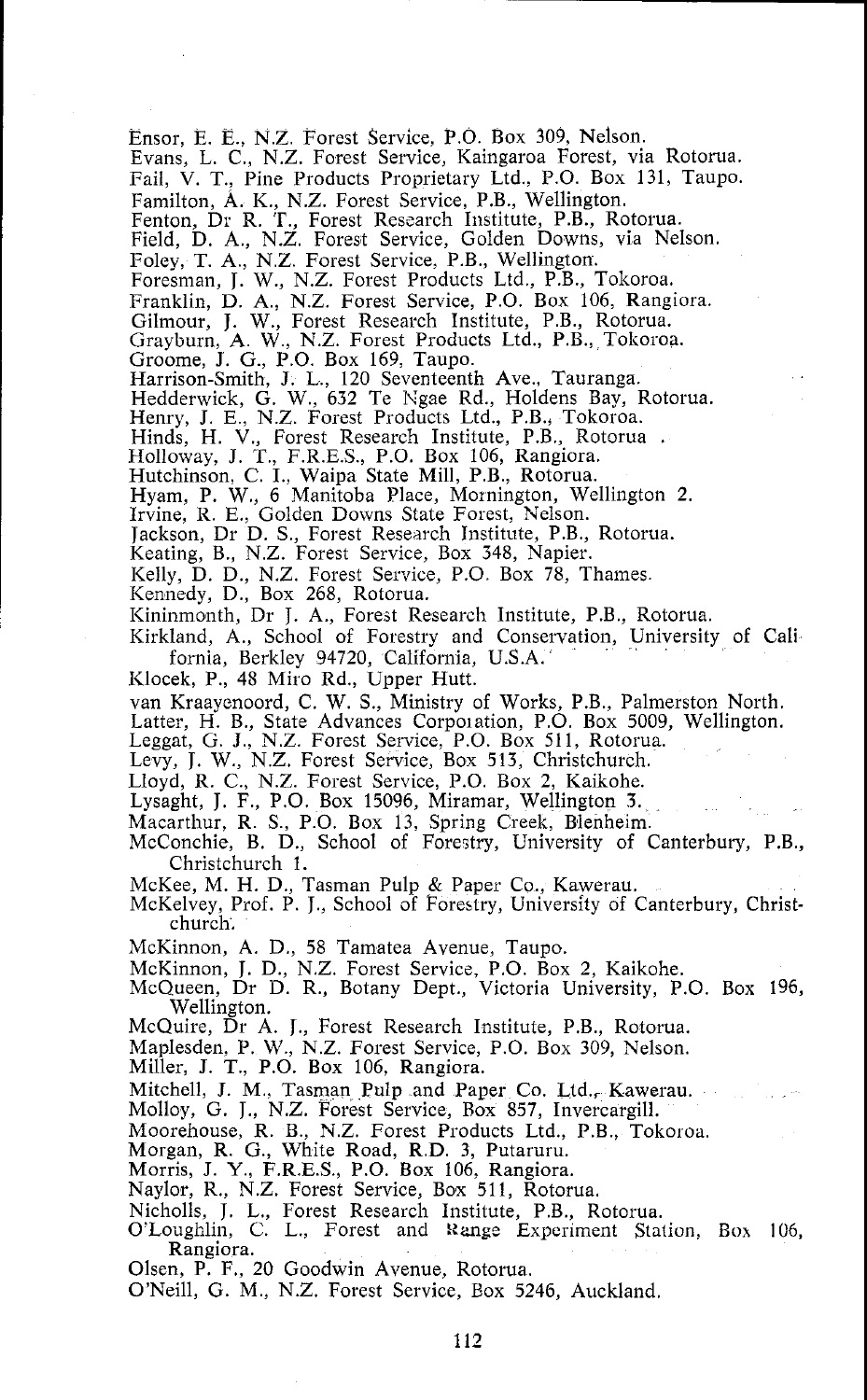- Parrott, R. E., N.Z. Govt. Trade Commission, G.P.O. Box 365, Sydney 2001, New South Wales, Australia.
- Poole, A. L., 22 Grosvenor Terrace, Wadestown, Wellington 1.
- Preest, D. S., 319 N.W. 15th Street, Corvallis, Oregon 97330, U.S.A.
- Prior, K. W., N.Z. Forest Service, Box 5246, Auckland.
- Purey-Cust, J. R., N.Z. Forest Service, Box 857, Invercargill.
- Purnell, E. V. J., N.Z. Forest Service, Box 511, Rotorua.
- Ranger, F. J., 22 Hinau Street, Riccarton, Christchurch.
- Rawson, J. G., 5 Rata Place, Whangarei.
- Reid, J. S., School of Forestry, University of Canterbury, P.B., Christchurch.
- Reveirs, P. A., 43 Filleul St., Invercargill.
- Rockell, A. L., N.Z. Forest Serivce, Box 511, Rotorua.
- Rockell, J. D., 33 Newbury Avenue, Palmerston North.
- Roijaards, W. **M.** E., 11 Mahoe St., Linden.
- Rook, Dr D. A., Forest Research Institute, P.B., Rotorua.
- Sexton, A. N., 31 Regent Street, Devonport, Auckland 9.
- Skipworth, M. R., Manuka Crescent, Wanaka.
- Slow, L. J., N.Z. Forest Service, Box 511, Rotorua.
- Spiers, J. J. K., N.Z. Forest Service, Kaingaroa Forest, Rotorua.
- Spraggon, N., 21 Reservoir St., Putaruru.
- St. John, D., N.Z. Forest Service, Box 647, Palmerston North.
- Sutton, W. R. J., Forest Research Institute, P.B., Rotorua.
- Swale, T. W., c/o N.Z. Forest Products Ltd., P.B., Tokoroa.
- Sweet, Dr G. B., Forest Research Institute, P.B., Rotorua.
- Syme, J. W., Tasman Pulp and Paper Co. Ltd., Kawerau.
- Thornson, **A.** P., N.Z. Forest Service, P.B., Wellington.
- Thulin, I. J., Forest Research Institute, P.B., Rotorua.
- Travers, W. W. G., Weyerhaeuser Pty. Ltd., P.O. Box 75, Homebush 2140, New South Wales, Australia.
- Trotman, I. G., N.Z. Forest Service, P.B., Wellington.
- Ure, J., N.Z. Forest Service, Box 511, Rotorua.
- 
- 
- 
- Usmar, R. K., N.Z. Forest Service, P.B., Wellington.<br>Wallis, F. P., N.Z. Forest Service, P.O. Box 511, Rotorua.<br>Ward, W. C., 90 Calabar Rd., Wellington, E.4.<br>Wardle, Dr J. A., Forest & Range Experiment Stn., Box 106, Rangi
- Wells, R. J., 4 Bcresford St., Palmerston North.
- Wendelken, W. J., N.Z. Forest Service, P.B., Wellington.
- Weston, G. C., Forest Research Institute, P.B., Rotorua.
- White, Dr T. C. R., Dept. of Zoology, University of Adelaide, Adelaide, Australia.
- Whiteside, I. D., N.Z. Forest Service, P.B., Wellington.
- Whyte, Dr A. G. D., School of Forestry, University of Canterbury, P.B., Christchurch.
- Wilkinson, G. B., N.Z. Forest Service, P.O. Box 857, Invercargill. Williams, R. W. M., N.Z. Forest Service, P.B., Wellington.
- 
- Wilson, H. **H.,** N.Z. Forest Service, P.O. Box 513, Christchurch. Wylie, R. E. J., N.Z. Forest Service, Box 309, Nelson.
- 

## **ASSOCIATE MEMBERS**

- Allen, **J.** D., 10 Innes Road, Christchurch 5.
- Allen, T. H., N.Z. Forest Service, Golden Downs Forest, via Nelson.
- Amer, T., West Australian Forests Department, 121 Todd Avenue, Como 6152, West Australia.
- Andrews, **M.** J., Fletcher Timber Co. Ltd., Box 596, Taupo.
- Ansley, J. R., N.Z. Forest Service, Box 17, Ohakune Junction.
- Anstley, C., N.Z. Forest Service, Box 783, Dunedin.
- Appleton, E. J., 59 Pitfure Rd., Wakefield, Nelson.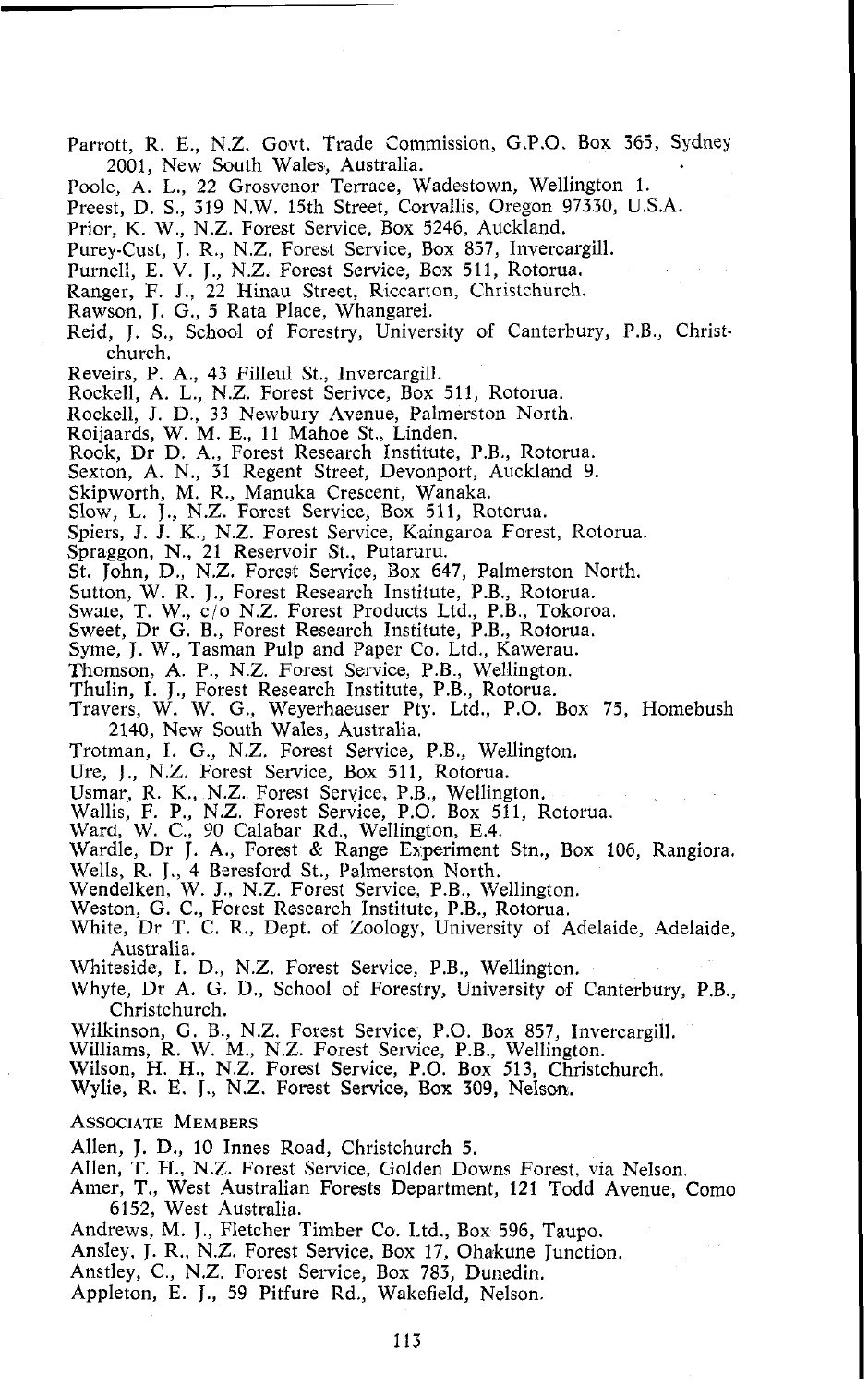Atkins, B. E., Woodhill State Forest, R.D. 3, Waimauku.<br>Atkinson, G. A., c/o Forestry Dept., Tasman Pulp & Paper Co., Kawerau. Baigent, P. L., Box 97, Nelson.

Bainbridgz, B. H., N.Z. Forest Service, P.O. Box *55,* Bulls.

Baker, G. C., Forest & Range Experiment Stn., Box 106, Rangiora.

Baker, N. P., Box 81, Kawerau.

Bamford, J. M., F. & R.E.S., P.O. Box 106, Rangiora.

Banks, M. A. A,, Mangawhai Forest, R.D. 5, Wellsford.

Barber, J., N.Z. Forest Service, Box 783, Dunedin.

Barker, J. E., School of Forestry, University of Canterbury, P.B., Christchurch.

Barnett, H. A. T., 2 Manaia Street, Tokoroa.

Barr, N. A., "Beresford", Kaukapakapa, near Helensville.

Barry-Walsh, D. P., N.Z. Forest Service, P.O. Box 5246, Auckland.

Barwick, D. S., N.Z. Forest Service, P.O. Box 7, Tapanui.

Bawden, G. N., Woodhill Forest, R.D.3, Waimauku.

Beaumont, P. E., Forest & Range Experiment Stn., Box 176, Napier.

Bell, H. S., N.Z. Forest Service, Kaingaroa Forest, via Rotorua.

Bell, L., N.Z. Forest Service, Waimihia, P.B., Taupo.

Benjamin, M. M., N.Z. Forest Service, Box 348, Napier.

Berg, P. J., N.Z. Forest Service, R.D. 3, Waimauku.

Black, D. A., N.Z. Forest Service, P.O. Box 5246, Auckland.

Blackn~ore, R. **T.,** Tapawera R.D. 2, Wakefield, Nelson.

Blake, E. R., 36 Mitchell St., Invercargill. Blight, W. J. C., 7 Alexandra Way, Crediton, Devon, England.

Blithe, D. M., 19 South Rd., Masterton.

Bomer, M. P., North Canterbury Catchment Board, Christchurch.

Bonisch, J. P., N.Z. Forest Service, P.O. Box 138, Hokitika.

Bowater, A. R., Lismore State Forest, P.B., Wanganui.

Boyd, O. A., N.Z. Forest Service, Kaingaroa Forest, via Rotorua.

Boyle, R. F., N.Z. Forest Service, Kaingaroa Forest, via Rotorua.

Brett, D. R. F., N.Z. Forest Service, Waimihia, P.B., Taupo.

Bridge, T. E. C., N.Z. Forest Service, P.O. Box 513, Christchurch.

Brighouse, T. S., N.Z. Forest Servic~, **Box** 5246, Auckland.

Brown, G. S., N.Z. Forest Service, Box 511, Rotorua.

Buckett, M. **K.,** 1 Puriri St., Lower Hutt.

Buckley, G. V., N.Z. Forest Service, Box 138, Hokitika.

Bull, R. L., Eyrewell Forest, P.B., Rangiora.

Burdon, Dr R. D., Forest Research Institute, P.B., Rotorua.

Busing, V. F. E., 7 List St., New Plymouth.

Calsaferri, M., Tasman Pulp and Paper Co. Ltd., Kawerau.

Cameron, D. W. J., Ngaumu Forest, Box 115, Masterton.

Cameron, G. E., N.Z. Forest Service, P.B., Wellington.

Cathcart, H. J., 16 Lyon St., Marton.

Cavanagh, J. A., 98 Picton Avenue, Christchurch 1. Challies, C. N., Forest & Range Expt. Stn., P.O. Box 106, Rangiora

Chesterman, E. J., c/o Hogg *B* Co., P.O. Box 349, Dunedin. Childs, B. H., N.Z. Forest Servicc, P.B., Wellington.

Church, J. A., 32 Kotuku Place, Tokoroa.

Clausen, F. A., 133 White Swan Rd., Mt. Roskill, Auckland.

Cleland, R. W., P.O. Box 93, Wanaka.

Coburn, A. L., N.Z. Forest Service, Beaumont, Otago.

Cohen, R. A., N.Z. Forest Service, Ahaura, via Greymouth.<br>Cole, R. B., N.Z. Forest Service, Beach Rd., Waitarere, via Levin.

Collett, A. J., N.Z. Forest Service, Kaingaroa Forest, via Rotorua .<br>Collett, R. G., N.Z. Forest Service, P.O. Box 309, Nelson.

Collins, R., N.Z. Forest Service, P.B., Wellington.

Cooper, A. N., N.Z. Forest Seivice, Whaka Forest, Rotorua.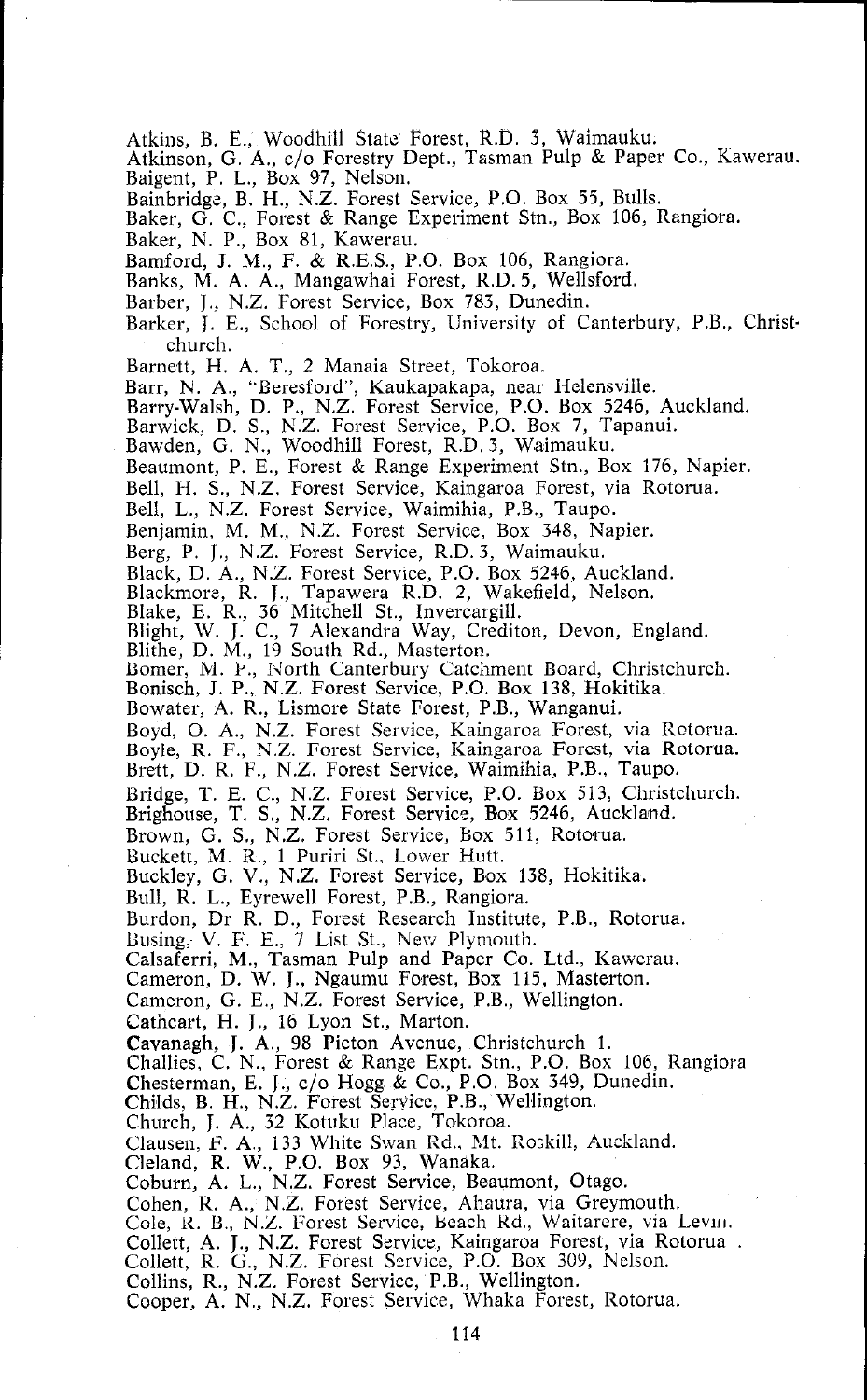Cooper, R. F., 457 Devon St., Tapanui, West Otago.

Coote, C., N.Z. Forest Service, P.O. Box 309, Nelson.

- Corboy, J. D., 7 Rosevale Place, Richmond, Nelson.
- Corkery, D. B., N.Z. Forest Service, P.O. BOY 857, Invercargill.
- Cornwell, R. L., c/o H. Baigent & Sons Ltd., P.O. Box 97, Nelson.
- Cosslett, B. J., N.Z. Forest Service, Whaka Forest, Rotorua.
- Costley, N. J., N.Z. Forest Service, P.O. Box 45, Westport.
- Couchman, R. C., 84 Ranolf Street, Rotorua.
- Crequer, P. C., P.O. Box 169, Taupo.

Croawell, J. R., N.Z. Forest Service, Golden Downs, via Nelson.

Crowther, **T.** D.. Whakatane Board Mills Ltd., Te Teko.

- Currie, J. T., N.Z. Forest Products Ltd., P.B., Tokoroa.
- 
- Dakin, **A.** J., Cowans Rd., Hunua R.D., 3, Papakura. Davies, L. T., Royal Hotel, Rangitikei Street, Palmerston North.

Dawe, J. G., 8 Daniel Street, Kaingaroa Forest, via Rotorua.

- de Lautour, R. B., 27 Eden St., Papatoetoe.
- Denton, B. J., N.Z. Forest Service, P.O. Box 47, Karamea.
- Douglas, C. B., 157 Daniel Street, Kaingaroa Forest, via Rotorua.
- Douglass, B., Lincoln College, P.B., Christchurch.

Drower, F. W., Woodhill State Forest, R.D. 3, Waimauku.

Duffy, G. L., 27 Hobson Street, Kawerau.

Elder, N. L., c/o H. Elder, 41 Wade St., Wadestown, Wellington 1. Eley, B. W., 26 Terence St., Taupo.

Elliott, D. **A.,** N.Z. Forest Service, Kaingaroa Forest, via Rotorua.

Ellis, K. F., N.Z. Forest Service, R.D. 6, Te Puke.

Ellis, L. J., N.Z. Forest Servics, P.O. Box 348, Napier . Essex, E. H., 144 Shirley Rd., Papatoetoe.

Evans, D. J., N.Z. Forest Service, Golden Downs, via Nelson.

Everett, J. B., N.Z. Forest Service, Box 647, Palmerston North.

Ewart, J. W., 50 Myres St.. Otumoetai. Tauranga.

Farrow, R. G., Taupo Totara Timber Co., P.O. Box 108, Tokoroa.

Faulkner, M. E., N.Z. Forest Service, Box 348, Napier.

Fitzgerald, J. P., N.Z. Forest Servioe, P.B., Wellington.

Fitzgibbons, H. F., N.Z. Forest Service, P.B., Wellington. Fleming, H. B., Dalhoff & King Ltd., P.O. Box 31, Rotorua.

- Flux, A. **A.,** Kaweka State Forest, P.B., Hastings.
- Fraser, T., N.Z. Forest Service, P.B., Wellington.
- Frost. I. A., N.Z. Forest Service. P.B., Wellington.
- Fry, G., 22 Tarapunga Place, Tokoroa.
- Fuller, A. V., Eyrewell State Forest, P.B., Rangiora.
- Geddes, A. **T.,** N.Z. Forest Service. P.O. Box 191. Masterton.
- Geddes, D. J., c/o Forestry Dept., Tasman Pulp & Paper Co., Kawerau.
- Gilbert, J. T. E., 111 Totara Street, Christchurch 4.
- Glloolv, **R.** R., Wakefield, Nelson.

Gimblett, F. J., 42 Carrington Street, Christchurch 1.

Gimblett, W. J., Hawke's Bay Forests Ltd., P.O. Waikoua, Hawke's Bay

Girling-Butcher, W., N.Z. Forest Service, P.B., Wellington.

Gleed, J. **A,,** Tasman Pulp and Papor Co. Ltd., Kawerau.

Godfrey, M. E. R., Dept. of Agriculture, Box 106, Rangiora.

- Goodwin, G. D. M., 23 Golf Road, Heretaunga.
- Goudie, K. **A.,** Putaruru Timberyards Ltd., Putaruru.
- Grainger, M. B., Forest Research Institute, P.B., Rotorua.
- Grant, P. J., Ministry of Works, P.O. Box 143, Napier.
- Greig, G. **A.** J., N.Z. Forest Service, Box 191, Masterton.
- Guild, D. W., Balmoral Forest, P.B., Christchurch.
- Hall, G. K., 1 Dalmeny St., Tokoroa.
- Hampton, G. R., 297 Kennedy Road, Napier.
- Handiside, J. W. A., N.Z. Forest Service, Golden Downs, Nelson.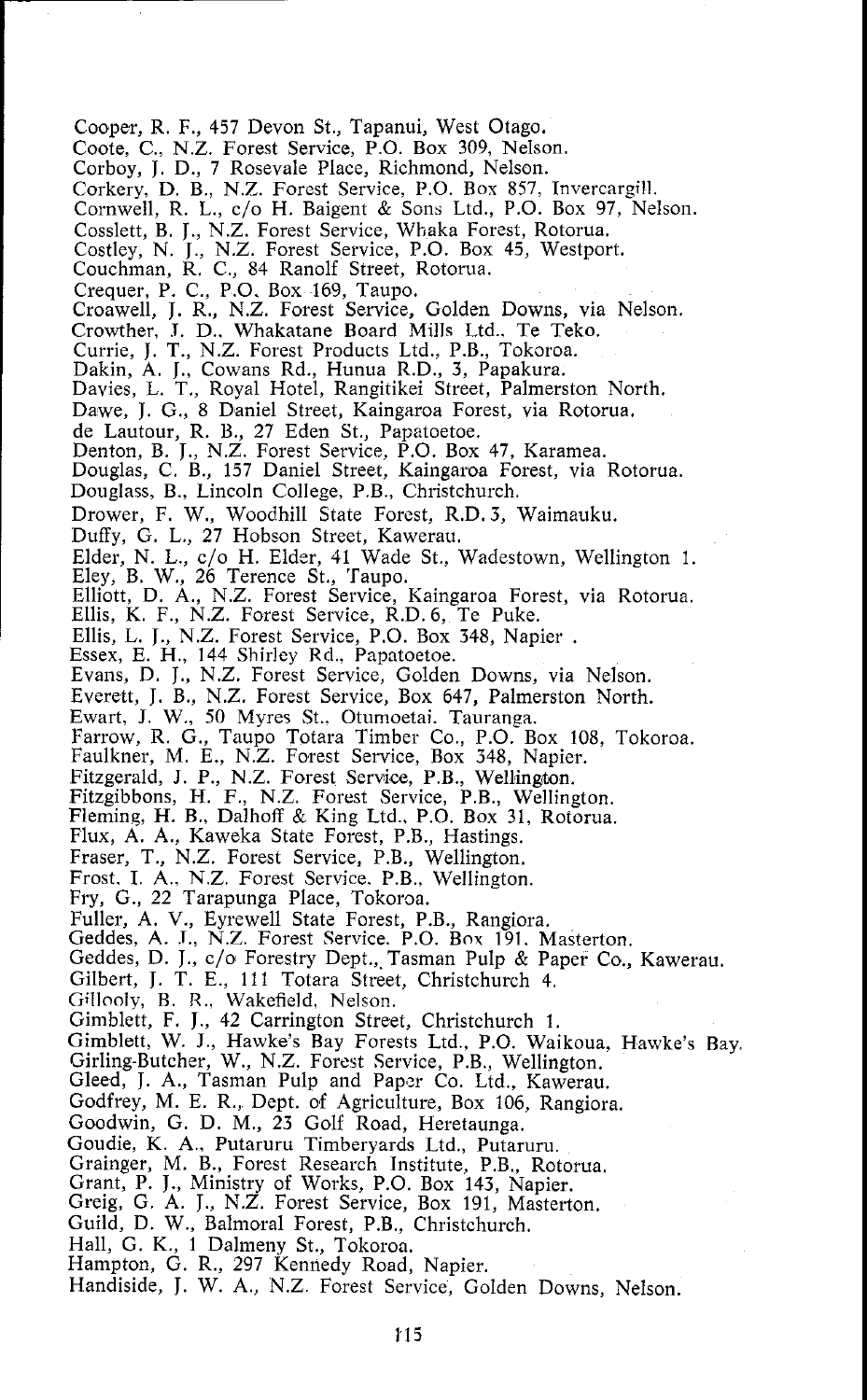Harding, W. L. D., P.O. Box 35, Clevedon.

Harris, A. K., N.Z. Forest Service, Kaingaroa Forest, via Rotorua.

Harris, Dr J. M., Forest Research Institute, P.B., Rotorua.

Harris, R. A., N.Z. Forest Service, Box 37, Tuatapere.

Harris, V. A,, N.Z. Forest Service, Kaingaroa Forest, via Rotorua.

Harvey, A. J., c/o Ellis **d** Burnand Ltd., P.O. Box 188, Putaruru.

Henderson, R. A., 164 Collingwood St., Nelson.

Herrick, P. W., Forestry Training Centre, P.B., Rotorua.

Hetherington, M. W., Parks and Reserves Dept., City Council, Dunedin.

Hill, L. L., N.Z. Forest Service, Golden Downs, Nelson.

Hockey, M. W., Wharerata State Forest, P.B., Gisborne.

Hdloway, J. S., N.Z. Forest Service, Box 393, Gisborne.

Holt, H. R., 18 Harvey Rd., Napier.

Hosking, J. J., Maunu, R.D. 9, Whangarei.

Hosking, M. R., N.Z. Forest Service, P.B., Wellington.

Hughes, K. T., Te Whetu, via Putaruru.

Hutchinson, I. D., Naciones Unidas, Casilla 1107, Asuncion, Paraguay.

Hutchison, L. J., N.Z. Forest Products Ltd., P.B., Tokoroa.

Jacks, Dr H., Box 82, Nelson.

James, R. N., Forest Research Institute, P.B., Rotorua.

Janson, F. G., 46 McIntyre Rd., Mangere Bridge, Auckland.

Jensen, W. R. J., 120 Devon St., Rotorua. Jewell, A. T. H., 26 Overdon Rd., Papatoetoe.

Johns, C. G. S., 259 Cannon Hill Crescent, Christchurch 8.

Johns, C. R., 40 Third View Avenue, Beachlands, Auckland.

Johns, J. H. G., N.Z. Forest Service, P.B., Wellington.

Johnson, N. F. S., N.Z. Forest Service, Box 2, Kaikohe.

Johnson, T. W., N.Z. Forest Service, P.O. Box 511, Rotorua.

Johnston, A. D., N.Z. Forest Service, P.O. Box 3, Reefton. Johnstone, E., 3 Weka St., Rotorua.

Jolley, **A.** K., Balmoral Forest, P.B., Christchurch.

Jones, G., N.Z. Forest Service Totara Flat, via Greymouth.

Kane, W. P., Eyrewell Forest, P.B., Rangiora.

Kearns, E. R., N.Z. Forest Service, Kaingaroa Forest, via Rotorua.

Keiser, R., Pitfure Rd., Wakefield, Nelson.

Kemp, P. H., Box 509, Taupo.

Kenderdine, C. A. B., 72 Yule St., Kilbirnie, Wellington **3.**  Kerr, C. J., 57 Massey St., Kawerau.

King, L. S., N.Z. Forest Service, P.B., Wellington. Kingsland, T. D., 31 Waverly St., Richmond, Nelson.

Kissock, A. M., **P.O.** Box 100, Taneatua.

Lamb, K. M., 105 Waimiri Road, Christchurch 4.

Lamberton, D. A., Hutt Timber and Hardware Co. Ltd.. Tokoroa.

Laney, G. W., Ashburton County Council, Box **43,** Ashburton.

Lawn, J., Beach Road, Motueka.

Lawn, R. G., N.Z. Forest Service, P.O. Box 2, Kaikohe.

Lawrence, F. W., c/o N.Z. Forest Service, P.B., Woodville.

Lees, H. M. N., N.Z. Forest Service, P.B., Wellington.

Logan, P. C., 71 Holburn Crescent, Stokes Valley, Lower Hutt.

Le Quesne, R. A., P.O. Box 33, Bay View, Hawke's Bay .<br>Lonn, B. O., N.Z. Forest Service, P.B., Wellington. Lyall, I. F., 91 Jollie Street, Hokitika.<br>McConnell, A. J., N.Z. Forest Service, P.O. Box 857, Invercargill. McConnell, A. J., N.Z. Forest Service, P.O. Box 857, Invercargill. McDonald, F. G., P.O. Box 25069, Auckland 5.

McDonald, J. J., N.Z. Forest Service, Ahaura, Westland. McDougal, L., N.Z. Forest Service, P.B., Waiuku.

McEwan, A. D., Forest Research Institute, P.B., Rotorua.

McKenzie, A. M., Putaruru Timber Yards Ltd., Putaruru.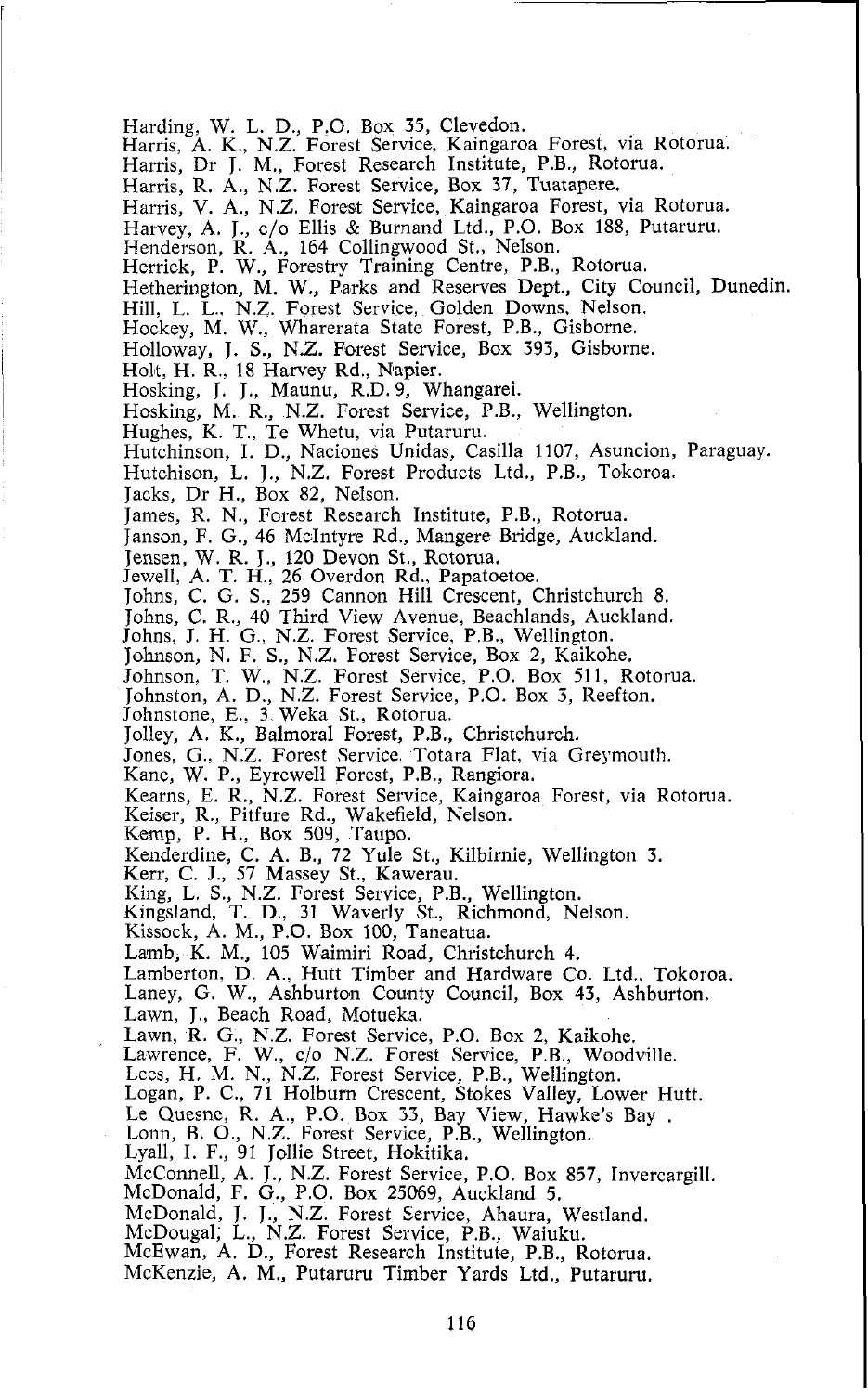- McKenzie, C. R., N.Z. Forest Products Ltd., P.B., Tokoroa.
- McKenzie, D C,, N.Z. Forest Service, P.O. Box **141,** Owaka.
- McKenzie, G. R., N.Z. Forest Service, P.O. Box **2,** Kaikohe.
- Mackintosh, **J.** D., Rotoehu State Forest, R.D. **6,** Te Puke.
- McLaughlin, T. B., N.Z. Fo~est Service, Box **3,** Reefton.
- McNabb, R. D., Marlborough Catchment Board, Box **204,** Blenheim.
- McNeilly, N. W., Topuni R.D.1, Wellsford.
- McQueen, D. E., N.Z. Forest Servioe, P.O. Box 393, Gisbornc.
- Mair, J. B., P.O. Box **62,** Tokoroa.
- Manktelow, **E.** G., R.D. **2,** Whakatane.
- Manson, **K.** M., Selwyn Plantation Board, Burnham, Canterbury.
- Marryatt, J. W., **48** Miro Rd., Upper Hutt.
- Marshall, K. A., **17** Ferry Street, Wyndham.
- Marshall, M. C., **148** Pukepoto Road, Kaitaia.
- Mason, A. M., N.Z. Forest Service, P.B. **24,** Wairoa.
- Matthews, **P.** S., **3** Apollo Place, Rotoma.
- Mead, D. J., Dept. of Soils, University of Florida, Gainsville **32601,**  Florida, U.S.A.
- Mead, E. G, Whaka State Forest, P.O. Box **511,** Rotorua. Menzies, **M.** I., Forest Research Institute, P.B., Rotorua.
- 
- Mercer, N. J., Box **107,** Kawerau.
- Miers, K. H., N.Z. Forest Service, P.B., Wellington.
- Milne, J. M., Waikato Valley Authority, Box **4010,** Hamilton.
- Moir, T., N.Z. Forest Service, Private Bag, Wellington.
- Mountain, G. C., Mount Stewart, Katikati.
- Mountfort, C. J., N.Z. Forest Service, P.B., Wellington.
- Muir, T. H., N.Z. Forest Service, Te Wera, Taranaki.
- Nelson, E. W., Carter Consolidated Ltd., P.O. Box **325,** Palmerston North. Nichol, J. G., N.Z. Forest Service, P.O. Box **138,** Hokitika.
- 
- Nicholson, R. H., R.D. **1,** Howick.
- Oldfeld, **K.** D., **37** Tuatoru Street, Eastbourne.
- O'Reillv, M. **F.,** N.Z. Forest Service, P.O. Box **138,** Hokitika.
- Orman, **H.** R., Forest Research Institute, P.B., Rotorua . Overend, J. R., **20** Dorset Street, Tapanui.
- 
- Overingtan, J. R., **54** Francis Street, Auckland **9.**
- Packer, R. R., N.Z. Forest Service, P.O. Box **17,** Ohakune Junction.
- Page, A. I., **2635** West Fifth Av., Vancouver **8,** British Columbia, Canada.
- Painter, P. A., N.Z. Forest Service, Box **191,** Masterton.
- Parker, P. F., N.Z. Forest Service, Box **783,** Dunedin.
- 
- Parry. **J. .4.,** Kaipara Forests Ltd., Tinopai. Pedder, W. R., N.Z. Forest Service, P.O. Box **5246,** Auckland.
- Phibbs, S. B., Redwoods Valley, R.D. **1,** Richmond, Nelson.
- Portegys, G. F., P.O. Box **236,** Tokoroa.
- Potter, M. K., Eyrewell Forest, P.B., Rangiora.
- Priest, R. M., Waikato Valley Authority, P.B., **4010,** Hamilton . Ragg, H. F., Mills Construction Ltd., Box **69,** Labasa, Fiji.
- 
- Ramsay, G. L., N.Z. Forest Service, Box **857,** Invercargill.
- Raymond, D. G., **5** Douglas Street, Rotorua.
- Read, L. E., N.Z. Forest Service, Box **12,** Rai Valley.
- Reekie, W., N.Z. Forest Service, P.B., Dargaville.
- Rennison, G., P.O. Box **9,** Fox Glacier, westland. Restall, A. **A.,** R.D. **2,** Kumeu.
- 
- Robinson, R. H., N.Z. Forest Service. Golden Downs. via Nelson.
- Robinson, W. H., **71** Dale Crescent, Pakuranga, Auckland **6.**
- Robson, R. R., Box **251,** Putaruru.
- Rogers, F. G., c/o Usutu Pulp Co. Ltd., Mhlambanyati, Swaziland, Africa.
- Rogers, T. E., Whangapoua Forest, Box **22,** Coromandel.
- Rolls, **J.** D., N.Z. Forest Service, Box **214,** Hanmer Springs.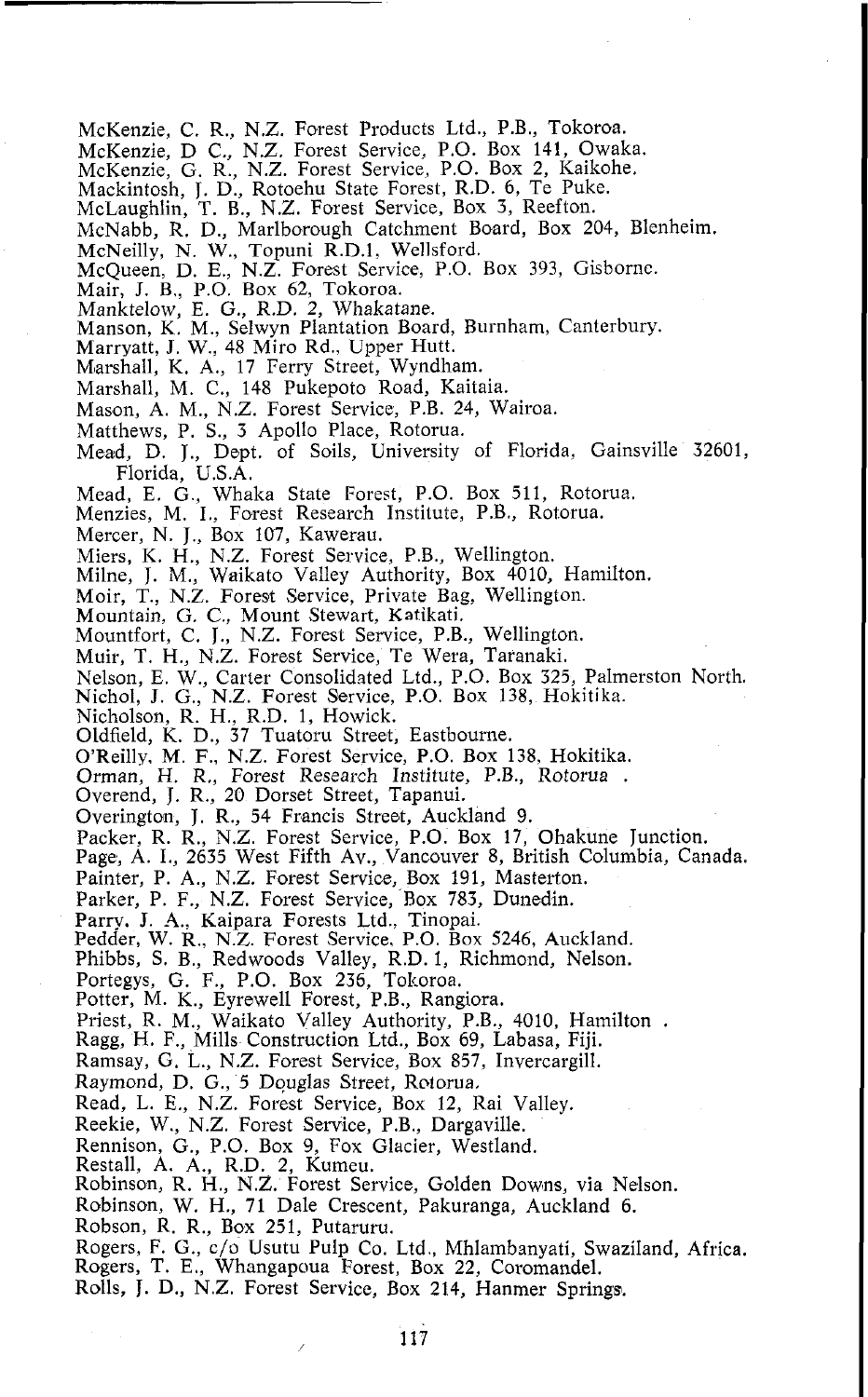Ruru, E. J. T., N.Z. Forest Service, P.B. 24, Wairoa. Saunders, R. H., Mohaka State Forest, P.B., Napier. Seager, D. B., Murupara, Kaingaroa Forest, via Rotorua. Sewell, W. D., Rosyth Hostel, Clyde Street, Tokoroa. Sharp, J. S., 2 Long Mile Road, Rotoma. Simpkin, J. R., N.Z. Forest Service, P.O. Box 47, Otautau. Simpson, T. E., 110A Waipapa Rd., Hataitai, Wellington. Skudder, L. A., N.Z. Forest Service, Box 511, Rotorua. Slade, D. M., 11 Mallam Street, Karori, Wellington 5. Smith. J. A,, N.Z. Forest Service, P.O. Box 783, Dunedin. Spicer, L. R., N.Z. Forest Service, P.B., Wellington. Stanley-Harris, G., 5 Benella St., Tokoroa. Stanton, J. G., 56 Miro Street, Upper Hutt. Stevenson, R. B., Bredins Line, Marton. Stockley, G. H., 98 Johnson Street, Milton. Studholme, W. P., Selwyn Plantation Board, Box 48, Darfield. Styche, S. G., 2 Salway Place, Tokoroa. Sutherland, C. D., N.Z. Forest Service, P.O. Box 78, Thames. Sutton, H. G. J., N.Z. Forest Service, Esk Forest, Te Pohue, P.B., Napier. Swale, A. T., N.Z. Forest Servioe, P.O. Box 309, Nelson. Swale, B. J., N.Z. Forest Service, Kaingaroa Forest, via Rotorua. Syminton, R. W., Kaingaroa Logging Co., Murupara. Tamepo, E., N.Z. Forest Service, Kaingaroa Forest, via Rotorua. Te Aho, T., Tairua State Forest, P.B., Waihi. Teddy, V. T., 114 Pine Drive, Murupara. Terlesk, C. J., 107 Springfield Road, Rotorua. Thorpe, A. R., c/o Lands & Survey Dept., P.O. Box 8003, Wellington. Treveiyan, J. F., c/o High School, Te Puke. Tustin, J. R., Forest Research Institute, P.B., Rotorua. Twitchin, B. E., 34 Strathmore Drive, Tokoroa. Valentine, J. M., Forest Research Institute, P.B., Rotorua. Vaughan, L. W., N.Z. Forest Service, Box 309, Nelson. Vincent, T. G., Forest Research Institute, P.B., Rotorua. van der Voort, C. Rouppe. Forest Research Institute, P.B., Rotorua. Wainwright, O., Box 236, 'Taupo. Ward, K. M., N.Z. Forest Service, P.O. Box 857, Invercargill. Washbourn, R. W., N.Z. Forest Service, P.B., Wellington. Wastney, P. V., 381 Hardy Street, Nelson. Waugh, B. W., Athol, R.D. 1, Tokoroa. Wells, G. C., N.Z. Forest Service, Golden Downs, via Nelson. Whiteside, G. R., N.Z. Forest Service, Golden Downs, via Nelson. Widdowson, D. H., Box 169, Taupo. Wilcox, M. D., Dept. of Forest Resources, N.C. State University, Raleigh, N.C. 27607, U.S.A. Wilkinson, **A.** G., N.Z. Forest Service, Minginui Forest, via Rotorua. Williams, A. W., N.Z. Forest Service, P.O. Box 138, Hokitika. Willis, A. B., N.Z. Forest Service, P.0 Box 393, Gisborne. Wood, V. R., 53 Marsden Road, Stoke, Nelson. Woodward, A. L., M.S.D.-Spiers Ltd., PO. Box 35, Marton Wren, R,, Box 455, Nelson. Wright, W. F., 122 NichoIson Rd., Wellington 4. Wyatt, R. S., N.Z. Forest Products Ltd., P.B., Tokoroa. **AFFILIATE MEMBERS** Ackland, R. C., 27 McIntyre Rd., Mangere Bridge, Auckland. Alexander, N. O., Onewhero R.D., South Auckland. Attrill, T. T. J., Box 773, Wanganui.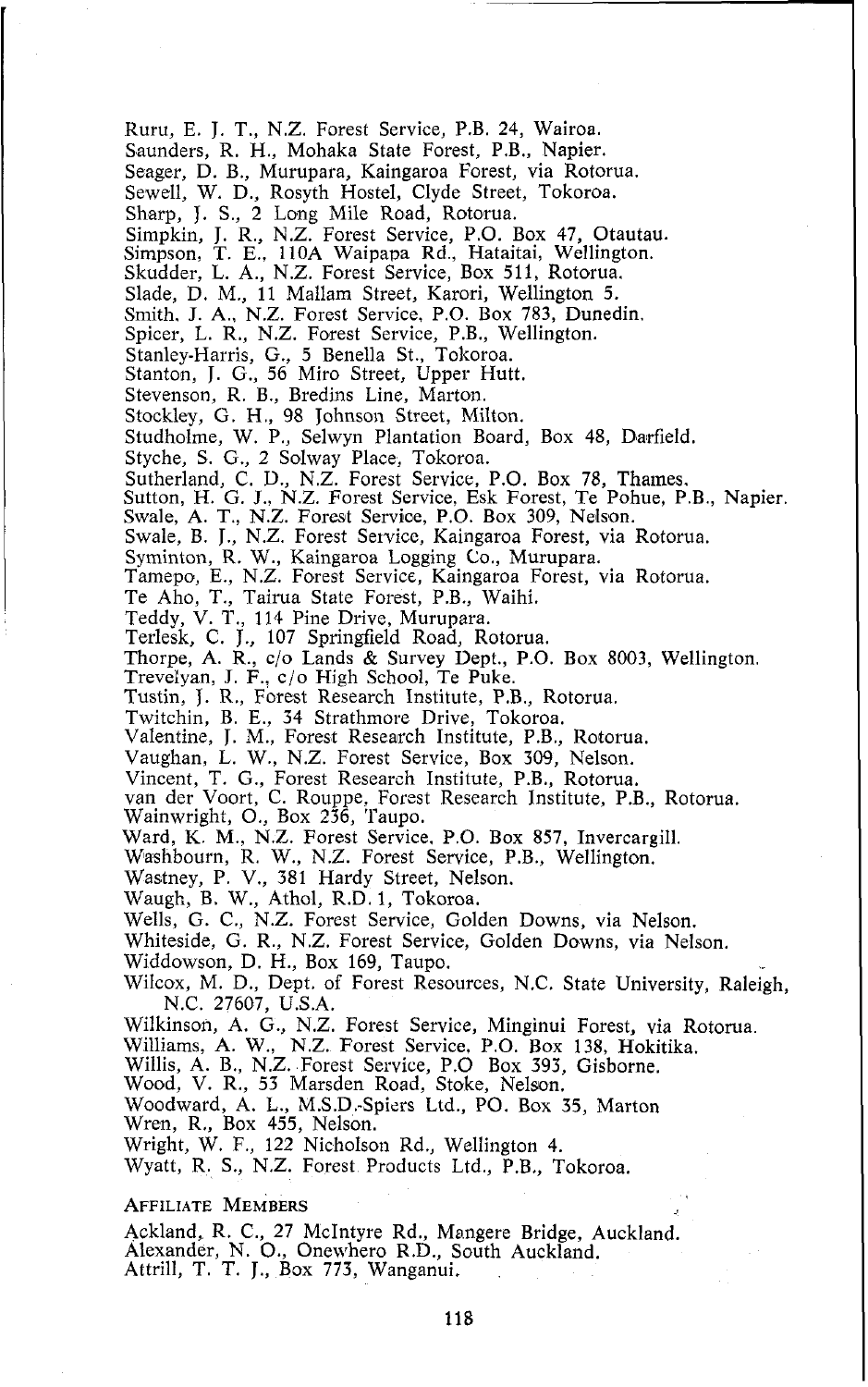- Ball, S. C., Tongoio Soil Conservation Reserve, P.B., Napier.
- Balneaves, J. M., Forest Research Institute, P.B., Rotorua.
- Barnes, A. J. P., Rosyth, Clyde Rd., Tokoroa.
- Berry, R, J., Box 3, Tiniroto, via Gisborne.
- Bertram, W. S. No. **3** R.D.. Marton.
- Blake-Palmer. H.. Allardvce Lumber Co., P.O. Box B 11, Honiara, British Solomon Islands.
- Burns, P. J., c/o Marton Sash & Door Co., Ohakune.
- Chapman, M. J., Box 379, Te Kuiti.
- Cheshire, R. A., 11 Routley Avenue, Kaikohe.
- Chmielowski, T., 5 Rutherford Flats, Levy St., Mt. Victoria, Wellington 1. Crofskey, L. E. J., Fletcher Timber Co., Tauhara Forest, Taupo. Croft, P., National Park H.Q.. Arthurs Pass, Canterbury.
- 
- 
- Davis, J., N.Z. Forest Service, P.B., Awanui.
- Delaney, C. J., Williamsons Line, R.D. 3, Marton.
- Dolan, G. A., N.Z. Forest Service, Box 511, Rotorua.
- Downey, A. B., Fletcher Timber Co., P.B., Penrose, Auckland.
- Dudman, N. P. B., 588 Milton Rd., Toowong, Brisbane, 4066, Australia.
- Eager, G. D., Fletcher Timber Co., P.O. Box 103, Hokitika.
- Edmonds, A. S., 16 Rugby Street, Christchurch 1.
- Felton, P. F., 9 Girvan Place, Tokoroa.
- 
- Fitzpatrick, J., P.O. Box 476, Rotorua. Gaunt, E., N.Z. Forest Service, Box 7, Tapanui.
- 
- Gillman, N. E., 31 High St., Greymouth.<br>Gilpin, H. G., 7 Rolleston Ave., Christchurch.<br>Goodwin, J. W., 62B Brois St., New Plymouth.
- 
- Goodwin, J. W., 62B Brois St., New Plymouth. Green, Dr G. H., 26 Heywood Crescent, Auckland 3.
- Hagenson. D. E., P.O. Box 146, Napier.
- Hand, F. C., Forest Research Institute, 129 Argyle Street, Traralgon, Victoria 3844, Australia.
- Hawthorn, J. M., Main North Rd., Otorohanga.
- Henderson, G. G., Parks & Reserves Dept., City Council, Dunedin.<br>Hennebry, D. P., Forest Nursery, Pahiatua.
- 
- Hill, W. E., Plant Manager, Hicksons Timber Impregnation Co. Ltd., 91 Ellis St., Frankton.
- Holland, K. D., Wairapukao, Kaingaroa Forest, via Rotorua.
- Holt, G. C., 134 Ngapuhi Rd., Auckland 5.
- Hsu, T., Room 31, Kwun Tong Mansion, 5 F, Yuet Wah St., Kowloon, Hong Kong.
- Tackson. R. W.. Forest Research Institute. P.B.. Rotorua.
- Kimpton, R. H., Box 185, Turangi.
- Lennon, K. A., N.Z. Forest Service, Box 214, Hanmer Springs.
- Lewis, N. B., 12 McLachlan Avenue, Glenelg North, 5045, Australia.
- Liggins, G. C., 43 Landscape Rd., Auckland 4.
- Liley, A. W., 19 Pukenui Rd., Epsom, Auckland,
- Lyon, G. R., St. Arnaud P.O., Nelson.
- MacKay, J. S., No. 2 R.D., Heriot.
- McKean, R. J. D., No. 2 R.D., Apiti.
- McKeesick, H. A., Rukumoana Farms & Forests Ltd., Te Pohue, via Naplei.
- McLean, M., 115 Orakei Road, Auckland **5.**
- Manning, Dr H. J., P.O. Box 908, Dunedin.
- 
- 
- Manning, J. C., P.O. Box 908, Dunedin. Maxwell, R. V., P.O. Box 1101, Kurow. Mazey, J. W., Park Headquarters, The Chateau.
- Menzies, H. G., Manaford R.D. **7,** Dannevirke.
- Meyer, A. C., No. 8 R.D., Akatere, Waimate.
- Milne, A. H., 11 View Rd., Melrose, Wellington.
- Nairn, H. E., Pacific Islands Corporation, P.O. Box 174, Port Moresby, Papua.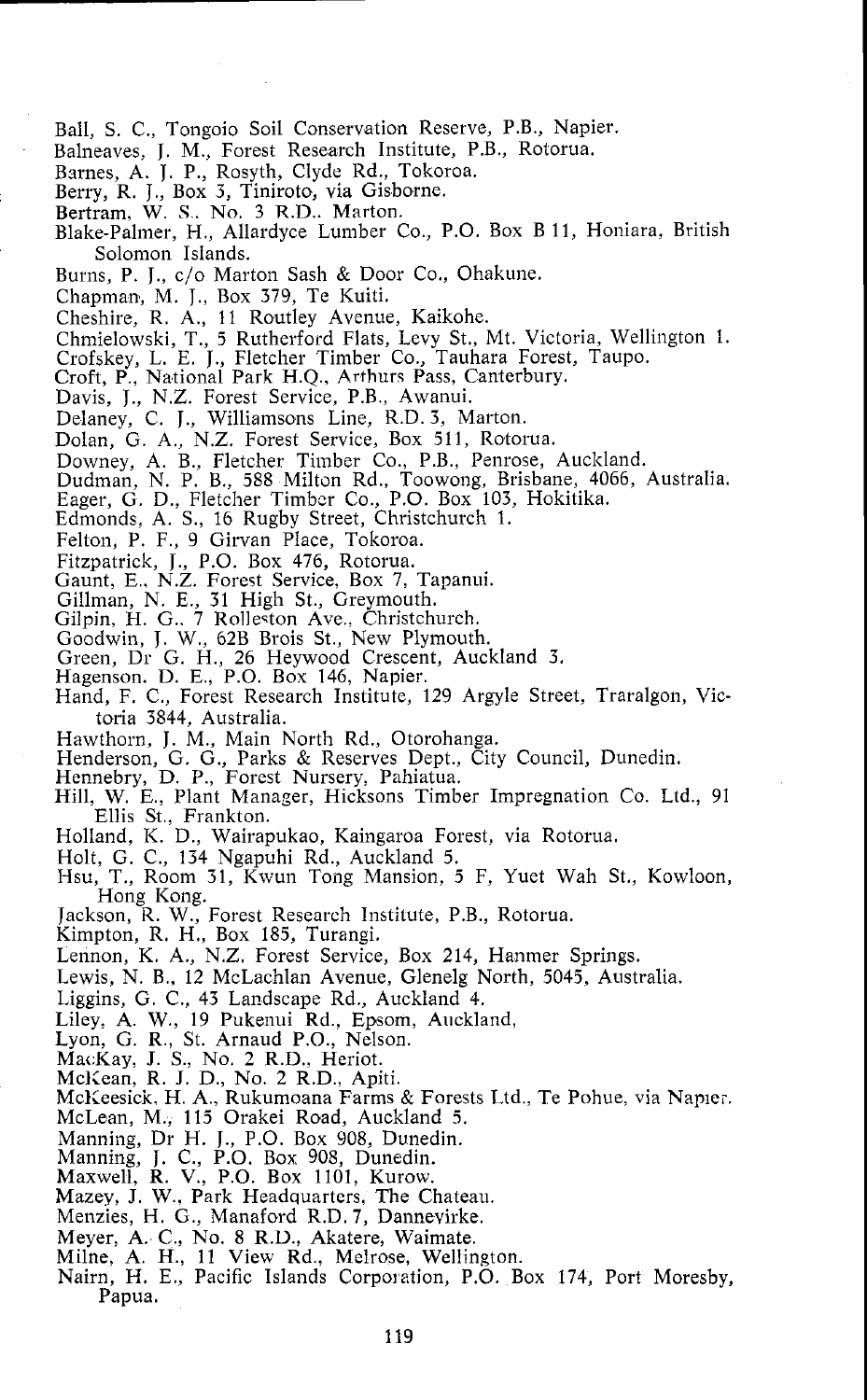Newhook, Dr F. J., 24 Landscape Rd., Mt. Eden, Auckland. Nicholls, G. E., National Parks Authority, P.O. Box 8003, Wellington. Pattison, C. E. B., Waiwhero, Waipukurau. Pearce, A. M., 7 Baberton Street, Tokoroa. Perham, R. J., 130B Woburn Rd., Lower Hutt. Pilcher, R. H., 18 Bledisloe Avenue, Putaruru. Pottinqer, **J.** K., "Anerley", Tinui, Masterton. Powell, L. C., N.Z. Forest Service, Kaingaroa, via Rotorua. Renahan. **J. P.,** P.O. Box 188. Putaruru. Rennie, I., Tapawera, R.D. 2, Wakefield, Nelson. Riley, J. K., Forestry College, P.O. Box 92, Bulolo, New Guinea. Roydhouse, A. S., P.O. Box 18, Carterton, Wairarapa. Rutherford, R. C., 17 Ngaio Rd., Waikanae. Sander, W. W., Lands & Survey Dept., Box 2206, Auckland. Schasching, K. H., 303 Westminster Street, Christchurch 1. Schofield, C. M., 83 McKinnon Loop, Te Anau. Sheppard, J. S., 48 Roosevelt Avenue, Christchurch 1. Shirley, R. S., c/o Fletcher Timber Co., Taupo. Smith, M. E. F., 33 St. Albans Avenue, Mt. Eden, Auckland **3.**  Smith, R. W., "Te Hau", Matahiwi, Masterton. Stacey, D. L., N.Z. Forest Products Ltd., P.B., Auckland. Stolwyk, G., N.Z. Forest Service, Kaingaroa Forest, via Rotorua. Stronge. **J.** S., "Berryfield", Arawhata Rd., Opunake. Todd, D. M., 42 Kotari Rd., Days Bay, Eastbourne. Tuck, N. L., 27 Fifteenth Avenue, Tauranga. Turner, 1. A,, 202 Park Street, Hokitika. Watt, D. R., Box 31, Opunake. Watts, S. A., Balmoral Forest, P.B., Christchurch. Way, W. H., Box 52, Gisborne. Wilkinson, G., N.Z. Forest Service, P.B., Wellington. Williams, H. M., 700 Whitehead Rd., Hastings. Woodyear Smith, H. W., 7 Springcombe Rd., St. Heliers, Auckland.

Yates, R. B., 156 Kaingaroa Forest, via Rotorua.

Young, J. K. L., c/o Forest Service, Agriculture & Fisheries Dept., 84 Waterloo Rd., 2/F, Kowloon, Hong Kong. Yska, G. J., N.Z. Forest Service, P.B., Wellington.

## **STUDENT MEMBERS**

Albert, D. J., 9 Swansea Street, Palmerston North.

Austin, N. J., School of Forestry, University of Canterbury, P.B., Christchurch.

Beachman, J. G., 308/161 Wakesiah Street, Nanaimo, B.C., Canada.

Birchfield. **J.** G., N.Z. Forest Service. P.O. Box 138, Hokitika.

Brunton, R. W., N.Z. Forest Service, Kaingaroa Forest, via Rotorua.

Carter, P. C. S., 54 Brittan Street, Christchurch 1.

Colley, M. G., 353 Waihi Road, Tauranga.

Dixon, A. C., 45 Tirangi Road, Kilbirnie, Wellington 3.

Edmonds, J. W., N.Z. Forest Service, P.O. Box **37,** Tuatapere.

Glasgow, D. R., 14 Fenton Street, Kawerau.

Harris, R. J., N.Z. Forest Service, Te Kao R.D. 4, Kaitaia.

Hemphill, D. C., 141 Daniel Street, Kaingaroa Forest, via Rotorua.

Hobbs, J. F. F., Forest Research Institute, P.B., Rotorua. Hodder, R. A. C., Ashley State Forest, P.B., Rangiora.

Horn, P. J., N.Z. Embassy, P.O. Box 2719, Bangkok, Thailand.

Howard, M., Otago Coast Forest, R.D. I, Brighton.

Jane, G. T., N.Z. Forest Service, P.B., Wellington.